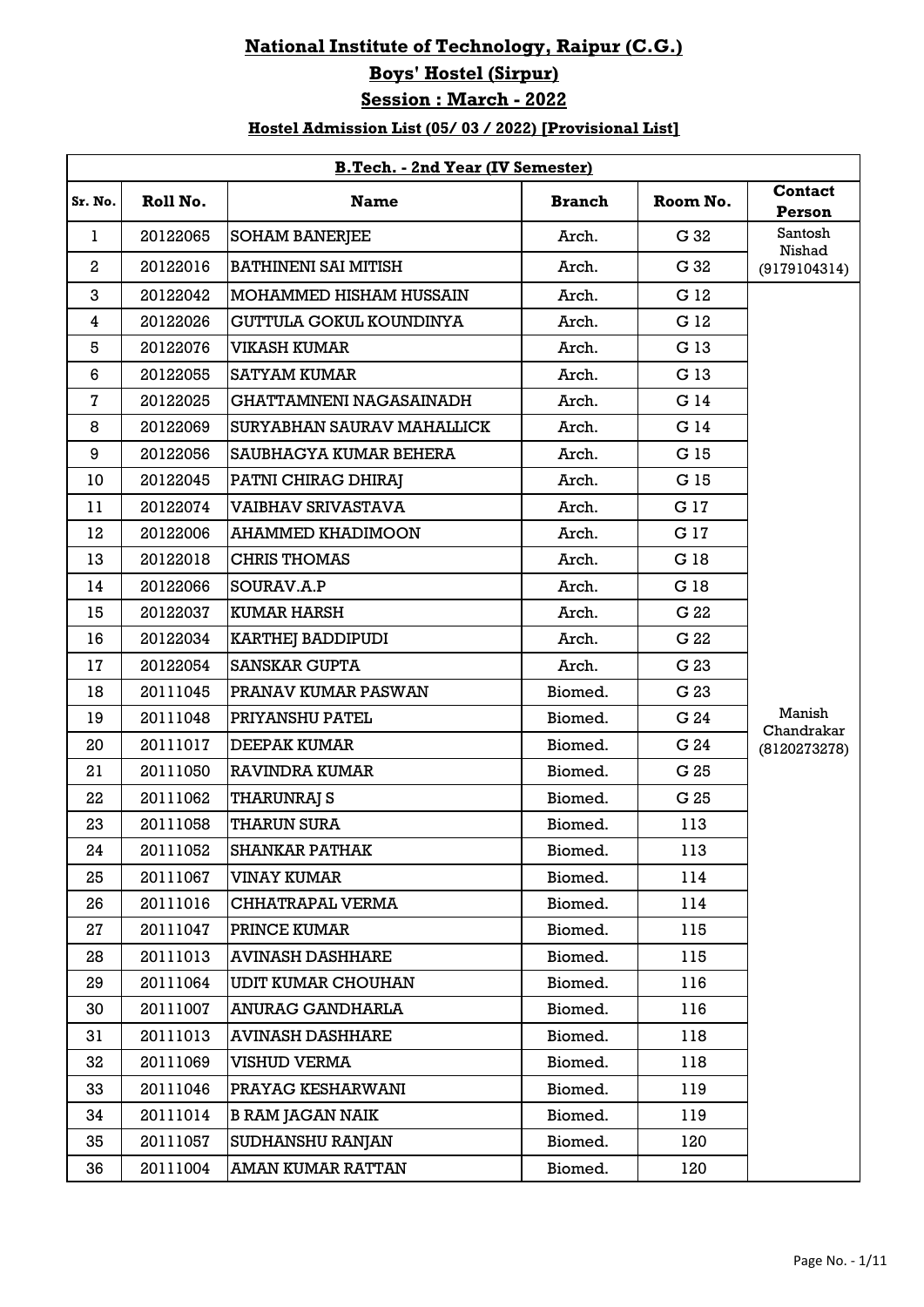| Sr. No. | Roll No. | <b>Name</b>                 | <b>Branch</b> | Room No. | <b>Contact</b><br>Person |
|---------|----------|-----------------------------|---------------|----------|--------------------------|
| 37      | 20111053 | <b>SHOBHIT AGRAWAL</b>      | Biomed.       | 121      |                          |
| 38      | 20111030 | <b>KHOMENDRA SAHU</b>       | Biomed.       | 121      |                          |
| 39      | 20111059 | <b>SURYAKANT KAD</b>        | Biomed.       | 122      |                          |
| 40      | 20111061 | <b>TEKESHWAR HIRWANI</b>    | Biomed.       | 122      |                          |
| 41      | 20111070 | <b>VISHWAS MEHRA</b>        | Biomed.       | 123      |                          |
| 42      | 20111029 | <b>KARAN RAJ</b>            | Biomed.       | 123      | Manish<br>Chandrakar     |
| 43      | 20111022 | <b>GUGULOTH THIRUMALESH</b> | Biomed.       | 124      | (8120273278)             |
| 44      | 20111056 | <b>SRIJAN SHARMA</b>        | Biomed.       | 124      |                          |
| 45      | 20112014 | <b>ARNAV MISHRA</b>         | Biotech.      | 125      |                          |
| 46      | 20112024 | <b>JADAV DIGAMBER</b>       | Biotech.      | 125      |                          |
| 47      | 20112012 | <b>ANKIT KUMAR BANJARE</b>  | Biotech.      | 126      |                          |
| 48      | 20112016 | <b>AYUSH KUMAR</b>          | Biotech.      | 126      |                          |
| 49      | 20112009 | <b>ANADI CHAUHAN</b>        | Biotech.      | 111      |                          |
| 50      | 20112011 | <b>ANKIT KUMAR</b>          | Biotech.      | 111      |                          |
| 51      | 20112020 | <b>DEEPAK</b>               | Biotech.      | 112      |                          |
| 52      | 20112033 | <b>MALOTH MOHANLAL</b>      | Biotech.      | 112      |                          |
| 53      | 20112007 | ALUKA SADAN KUMAR           | Biotech.      | 127      |                          |
| 54      | 20112031 | <b>KUMAR DEEPAK</b>         | Biotech.      | 127      |                          |
| 55      | 20112050 | <b>RAKESH KUMAR</b>         | Biotech.      | 128      |                          |
| 56      | 20112064 | <b>TOMENDRA</b>             | Biotech.      | 128      |                          |
| 57      | 20112005 | <b>ALBERT DAVID</b>         | Biotech.      | 129      |                          |
| 58      | 20112021 | DEEPAK KUMAR YADAV          | Biotech.      | 129      | Santosh<br>Nishad        |
| 59      | 20112032 | <b>LAKHAN TOSHNIWAL</b>     | Biotech.      | 130      | (9179104314)             |
| 60      | 20112025 | <b>JALAJ KUMAR SAHU</b>     | Biotech.      | 130      |                          |
| 61      | 20112001 | <b>AAGMAN CHANDRA</b>       | Biotech.      | 131      |                          |
| 62      | 20112003 | <b>ABHINAV JHA</b>          | Biotech.      | 131      |                          |
| 63      | 20114907 | <b>VISHAL</b>               | Civil         | 132      |                          |
| 64      | 20114033 | <b>TARUN INJIRAPU</b>       | Civil         | 132      |                          |
| 65      | 20114027 | <b>SAHIL GADHAVE</b>        | Civil         | 133      |                          |
| 66      | 20114092 | <b>VILAS KUMAR</b>          | Civil         | 133      |                          |
| 67      | 20114002 | <b>ABHISHEK MISHRA</b>      | Civil         | 134      |                          |
| 68      | 20114028 | <b>GAJENDRA SINGH</b>       | Civil         | 134      |                          |
| 69      | 20114060 | <b>RAHUL</b>                | Civil         | 101      |                          |
| 70      | 20114029 | <b>GAURAV KUMAR SAHU</b>    | Civil         | 101      |                          |
| 71      | 20114906 | <b>SAKSHAM BHARAT</b>       | Civil         | 102      |                          |
| 72      | 20114056 | PRIYADARSHAN SINGH          | Civil         | 102      |                          |
| 73      | 20114076 | <b>SANSKAR GUPTA</b>        | Civil         | 103      | Saurabh<br>Singh         |
| 74      | 20114075 | <b>SANJAY MEENA</b>         | Civil         | 103      | (9616623600)             |
| 75      | 20114905 | KUNCHALA BHUVANESH VARUN    | Civil         | 105      |                          |
| 76      | 20114037 | KAPIL KUMAR                 | Civil         | 105      |                          |
| 77      | 20114012 | <b>BHARAT SWAMI</b>         | Civil         | 106      |                          |
| 78      | 20114054 | PRINCE KUMAR                | Civil         | 106      |                          |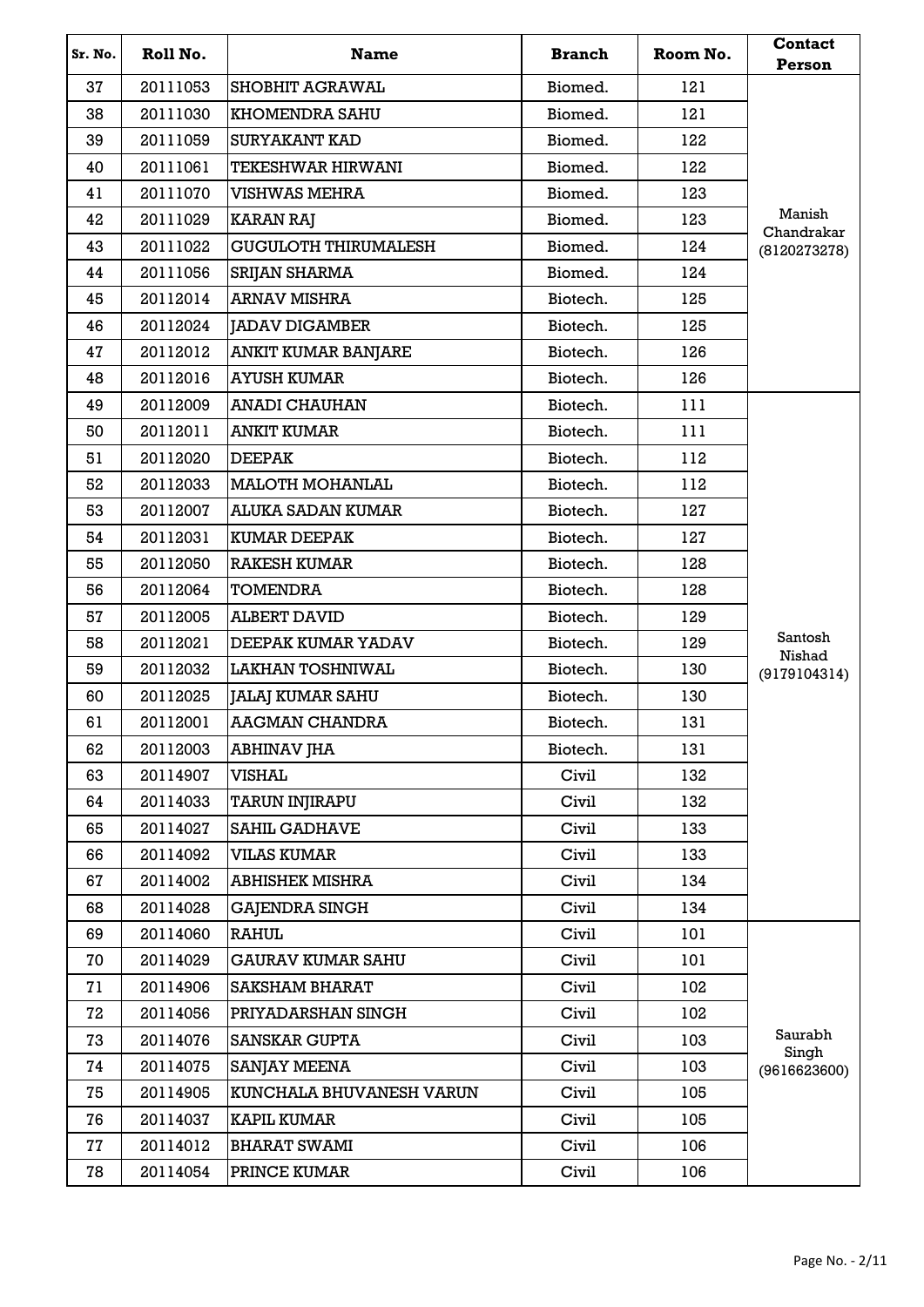| Sr. No. | Roll No. | <b>Name</b>                                   | <b>Branch</b> | Room No. | <b>Contact</b><br>Person |
|---------|----------|-----------------------------------------------|---------------|----------|--------------------------|
| 79      | 20114091 | <b>VARUN SHARMA</b>                           | Civil         | 107      |                          |
| 80      | 20114070 | SACHCHIDANAND YADAV                           | Civil         | 107      |                          |
| 81      | 20114042 | <b>KUNAL CHANDRAKAR</b>                       | Civil         | 108      |                          |
| 82      | 20114063 | RAMPALLI VENKATA KRISHNA<br><b>PRASAD</b>     | Civil         | 108      |                          |
| 83      | 20114904 | <b>HARSH AHARWAL</b>                          | Civil         | 109      |                          |
| 84      | 20114072 | <b>SAGAR SINGH PORTE</b>                      | Civil         | 109      |                          |
| 85      | 20113020 | <b>DINESH KUMAR DADI</b>                      | Chemical      | 201      |                          |
| 86      | 20113033 | <b>LAKHAN BAIRWA</b>                          | Chemical      | 201      |                          |
| 87      | 20113052 | SACHCHIDANAND SINGH                           | Chemical      | 202      |                          |
| 88      | 20113002 | <b>ABHISHEK GUPTA</b>                         | Chemical      | 202      |                          |
| 89      | 20113049 | RAPETI. HARSHA VARDHAN                        | Chemical      | 203      |                          |
| 90      | 20113060 | SHREYASH AMRUTAM                              | Chemical      | 203      |                          |
| 91      | 20113065 | SINGAMSETTY AKHIL                             | Chemical      | 204      |                          |
| 92      | 20113018 | <b>DEEPAK PATIDAR</b>                         | Chemical      | 204      |                          |
| 93      | 20113044 | PAVAN KUMAR KANKATA                           | Chemical      | 205      |                          |
| 94      | 20113023 | <b>GAGAN CHAUDHARY</b>                        | Chemical      | 205      |                          |
| 95      | 20113035 | <b>MANASH KUMAR</b>                           | Chemical      | 206      |                          |
| 96      | 20113034 | <b>MAHENDRA KUMAR BEHRA</b>                   | Chemical      | 206      | Saurabh                  |
| 97      | 20113057 | SAWANT VAIBHAV MAHNEDRA                       | Chemical      | 207      | Singh                    |
| 98      | 20113016 | <b>CHOWHAN RAHUL</b>                          | Chemical      | 207      | (9616623600)             |
| 99      | 20113019 | DIKSHANT NAUTIYAL                             | Chemical      | 208      |                          |
| 100     | 20113077 | <b>YOGESH</b>                                 | Chemical      | 208      |                          |
| 101     | 20113072 | UJJWAL KUMAR GUPTA                            | Chemical      | 209      |                          |
| 102     | 20115098 | <b>SUMIT KUMAR</b>                            | Comp. Sc.     | 209      |                          |
| 103     | 20115904 | <b>SHRIYANSH GAUR</b>                         | Comp. Sc.     | 237      |                          |
| 104     | 20115022 | <b>BOJANAPALLY SANTHOSH KUMAR</b>             | Comp. Sc.     | 237      |                          |
| 105     | 20115025 | CHIRAG SINGHAL                                | Comp. Sc.     | 238      |                          |
| 106     | 20115047 | <b>KISHAN GUPTA</b>                           | Comp. Sc.     | 238      |                          |
| 107     | 20115081 | PULAGARA PAVANKUMAR                           | Comp. Sc.     | 239      |                          |
| 108     | 20115023 | <b>CHAHAT BISWAS</b>                          | Comp. Sc.     | 239      |                          |
| 109     | 20115903 | PRATHAM GANDHI                                | Comp. Sc.     | 240      |                          |
| 110     | 20115001 | <b>AADI REDHU</b>                             | Comp. Sc.     | 240      |                          |
| 111     | 20115108 | NANDAKIRAN VELAGA                             | Comp. Sc.     | 241      |                          |
| 112     | 20115005 | ABHINAV KHANNA                                | Comp. Sc.     | 241      |                          |
| 113     | 20115041 | <b>JAYKUMAR KOSARE</b>                        | Comp. Sc.     | 242      |                          |
| 114     | 20115021 | <b>BHUKYA SAI KIRAN</b>                       | Comp. Sc.     | 242      |                          |
| 115     | 20115014 | <b>ANKIT KUMAR RAY</b>                        | Comp. Sc.     | 243      |                          |
| 116     | 20115107 | <b>UTKARSH SINGH</b>                          | Comp. Sc.     | 243      |                          |
| 117     | 20115103 | THAMESH CHANDRAVANSHI                         | Comp. Sc.     | 210      | Santosh Nishad           |
| 118     | 20115113 | VODNALA VENKATA RAMA PARTHA<br><b>SARATHI</b> | Comp. Sc.     | 210      | (9179104314)             |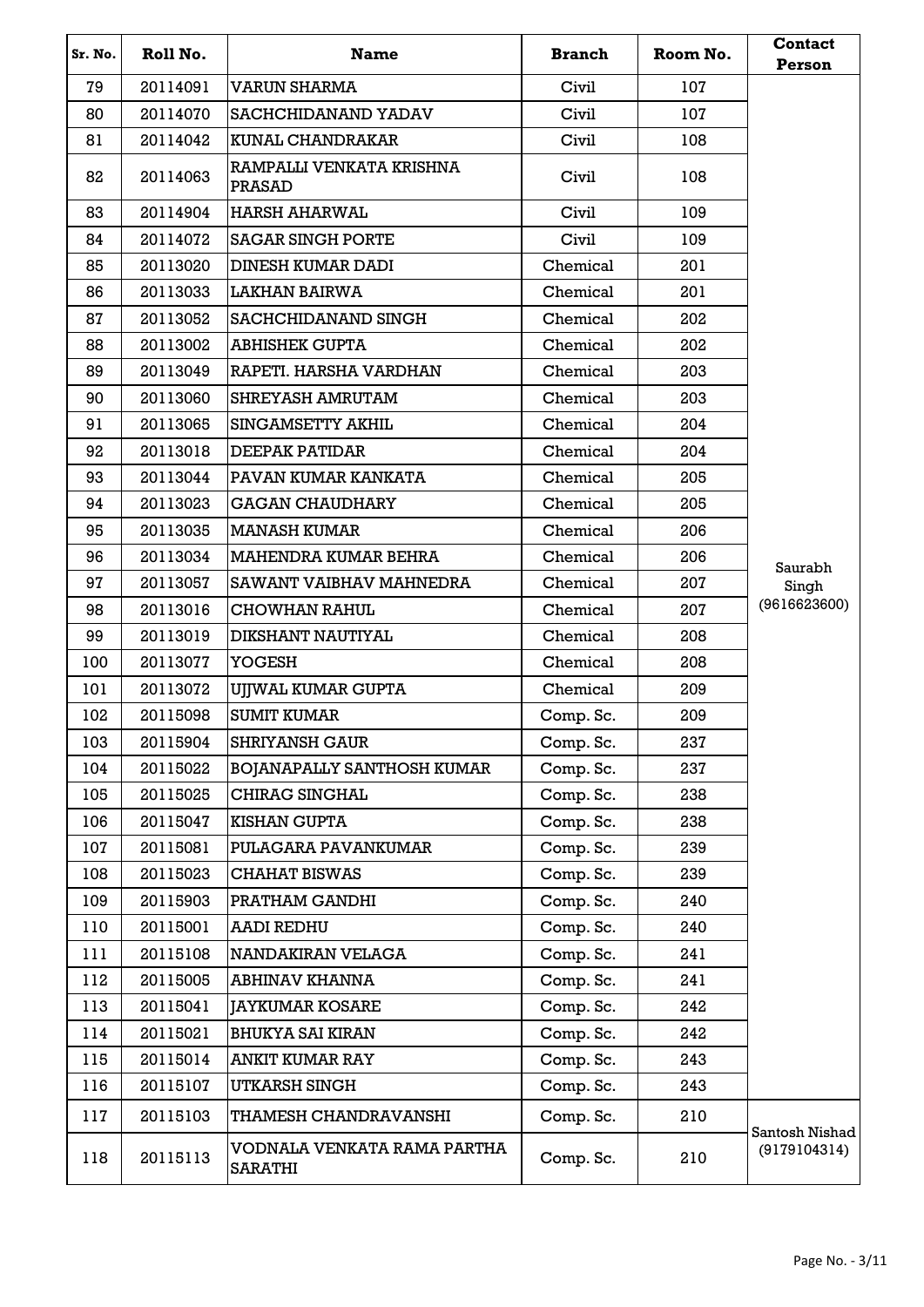| Sr. No. | Roll No. | <b>Name</b>                      | <b>Branch</b> | Room No. | <b>Contact</b><br>Person |
|---------|----------|----------------------------------|---------------|----------|--------------------------|
| 119     | 20115102 | <b>TARESH DEWANGAN</b>           | Comp. Sc.     | 211      |                          |
| 120     | 20115028 | <b>VIDYA SAGAR DAMA</b>          | Comp. Sc.     | 211      |                          |
| 121     | 20115076 | PRASHAST KARMAHE                 | Comp. Sc.     | 212      |                          |
| 122     | 20115086 | <b>SANDEEP PATEL</b>             | Comp. Sc.     | 212      |                          |
| 123     | 20115110 | <b>VISHESH KUMAR GAVEL</b>       | Comp. Sc.     | 213      |                          |
| 124     | 20115083 | RAVVA PRADEEP KUMAR              | Comp. Sc.     | 213      |                          |
| 125     | 20115030 | <b>DUBBA CHINNA RAO</b>          | Comp. Sc.     | 214      |                          |
| 126     | 20115010 | <b>AMAN SINGH PARIHAR</b>        | Comp. Sc.     | 214      |                          |
| 127     | 20115058 | <b>MAYANK SINGH</b>              | Comp. Sc.     | 215      |                          |
| 128     | 20115059 | <b>MILLIND AGRAWAL</b>           | Comp. Sc.     | 215      |                          |
| 129     | 20115089 | SHAIK MOHAMMED ASHFAQUE          | Comp. Sc.     | 230      |                          |
| 130     | 20115039 | <b>JANNU THARUN</b>              | Comp. Sc.     | 230      |                          |
| 131     | 20115050 | KOMARAM CHARANTEJ                | Comp. Sc.     | 231      |                          |
| 132     | 20115060 | MOHAMMAD SAQUIB                  | Comp. Sc.     | 231      |                          |
| 133     | 20115056 | M.AJAY                           | Comp. Sc.     | 232      |                          |
| 134     | 20115085 | <b>ROHIT JAISWAL</b>             | Comp. Sc.     | 232      |                          |
| 135     | 20115006 | ADDAGALLA BHUVANA SRIKANTH       | Comp. Sc.     | 233      |                          |
| 136     | 20115034 | <b>GARLAPATI MADHU KUMAR</b>     | Comp. Sc.     | 233      |                          |
| 137     | 20115033 | <b>GANGAVARAPU SURYA KOUSHIK</b> | Comp. Sc.     | 234      |                          |
| 138     | 20115008 | AJAY JEENA                       | Comp. Sc.     | 234      | Santosh Nishad           |
| 139     | 20115082 | <b>RAUNIT VERMA</b>              | Comp. Sc.     | 235      | (9179104314)             |
| 140     | 20115002 | <b>AAYUSH AGRAWAL</b>            | Comp. Sc.     | 235      |                          |
| 141     | 20115087 | <b>SATYAM SINGH</b>              | Comp. Sc.     | 236      |                          |
| 142     | 20115088 | ALEEM AHAMED SHAIK               | Comp. Sc.     | 236      |                          |
| 143     | 2011093  | <b>SHIVAM PATHAK</b>             | Electrical    | 245      |                          |
| 144     | 20117075 | <b>PRASHANT KUMAR SAHU</b>       | Electrical    | 245      |                          |
| 145     | 20117024 | <b>CHIRAG SHARMA</b>             | Electrical    | 246      |                          |
| 146     | 20117030 | <b>DURGESH VERMA</b>             | Electrical    | 246      |                          |
| 147     | 20117086 | ROSHAN PATEL                     | Electrical    | 247      |                          |
| 148     | 20117901 | ADITYA KUMAR DUBEY               | Electrical    | 247      |                          |
| 149     | 20117031 | <b>JOSHI GAURAV KISHOR</b>       | Electrical    | 248      |                          |
| 150     | 20117106 | TILAK RAJ SHARMA                 | Electrical    | 248      |                          |
| 151     | 20117059 | MONGAM KRISHNA PRASAD            | Electrical    | 249      |                          |
| 152     | 20117036 | HITESH                           | Electrical    | 249      |                          |
| 153     | 20117035 | <b>HIMANSHU SHARMA</b>           | Electrical    | 250      |                          |
| 154     | 20117090 | <b>SASWAT MEHER</b>              | Electrical    | 250      |                          |
| 155     | 20117016 | <b>ANURAG ROUT</b>               | Electrical    | 251      |                          |
| 156     | 20117096 | <b>SHUBHAM KUMAR</b>             | Electrical    | 251      |                          |
| 157     | 20117012 | AKULA SARATH CHANDRA             | Electrical    | 252      |                          |
| 158     | 20117005 | <b>ADITYA GHIDORA</b>            | Electrical    | 252      |                          |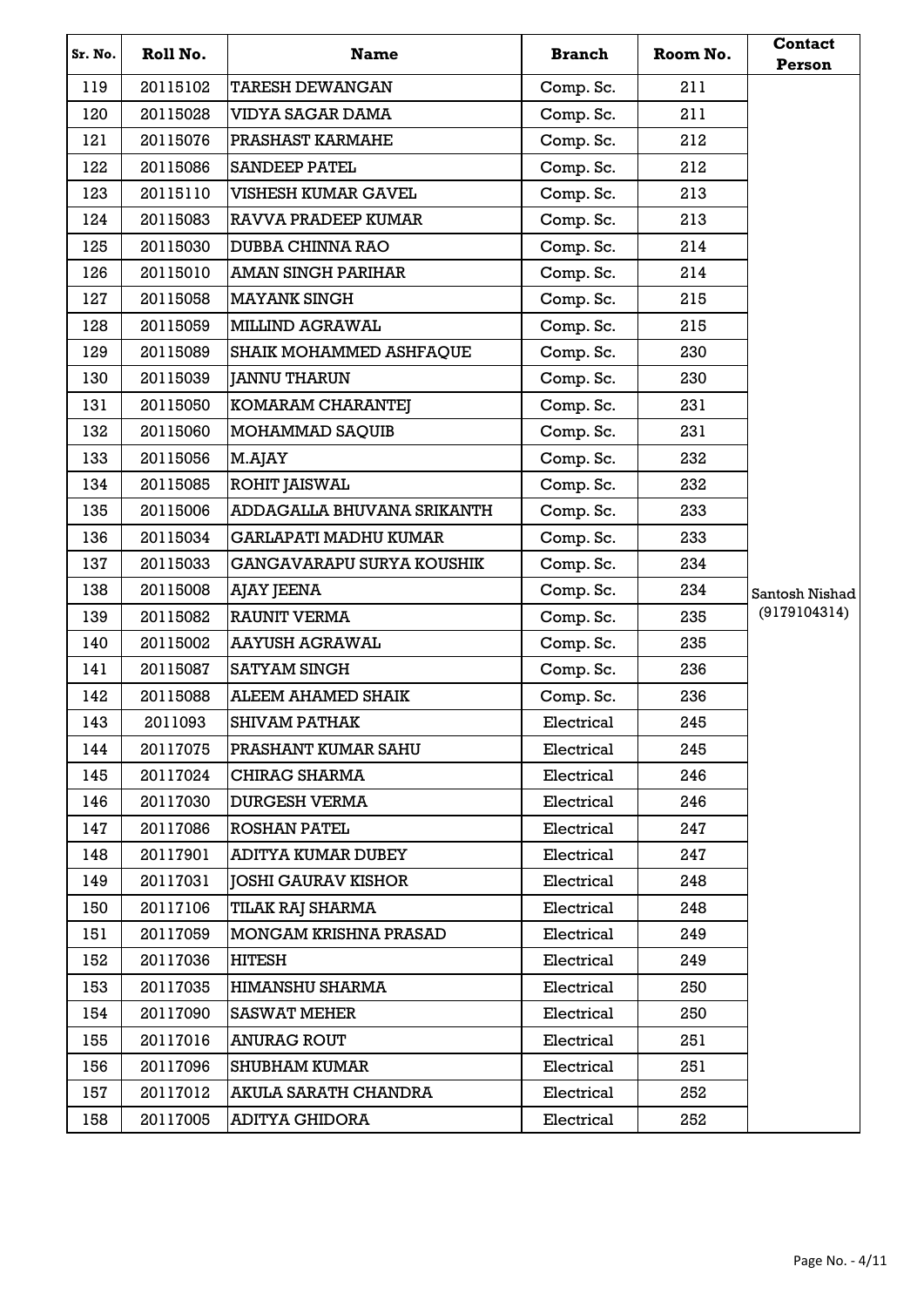| Sr. No. | Roll No. | <b>Name</b>                  | <b>Branch</b> | Room No. | <b>Contact</b><br>Person |
|---------|----------|------------------------------|---------------|----------|--------------------------|
| 159     | 20117003 | <b>ADARSH SINGH</b>          | Electrical    | 216      |                          |
| 160     | 20117009 | <b>AKASH KUMAR SAINY</b>     | Electrical    | 216      |                          |
| 161     | 20117084 | <b>ROHIT VERMA</b>           | Electrical    | 217      |                          |
| 162     | 20117079 | RADA.KALYAN                  | Electrical    | 217      |                          |
| 163     | 20117045 | K.SAI KRISHNA                | Electrical    | 218      |                          |
| 164     | 20117034 | <b>HIMANSHU AGRAWAL</b>      | Electrical    | 218      |                          |
| 165     | 20117032 | <b>GOPE SHIVA PRASAD</b>     | Electrical    | 219      |                          |
| 166     | 20117104 | PIYUSH HARI THAKARE          | Electrical    | 219      |                          |
| 167     | 20117020 | B.SAI ANVESH                 | Electrical    | 220      |                          |
| 168     | 20117082 | <b>RAVISH KUMAR</b>          | Electrical    | 220      |                          |
| 169     | 20117063 | <b>N.SAI NARASIMHA</b>       | Electrical    | 221      |                          |
| 170     | 20117051 | <b>MADDIKUNTLA PREMCHAND</b> | Electrical    | 221      |                          |
| 171     | 20117025 | <b>CHANDRESH CHUNDURI</b>    | Electrical    | 222      |                          |
| 172     | 20117052 | <b>MALLELA AKASH</b>         | Electrical    | 222      |                          |
| 173     | 20117006 | <b>ADITYA RAY</b>            | Electrical    | 223      |                          |
| 174     | 20117065 | <b>OM DANI</b>               | Electrical    | 223      |                          |
| 175     | 20117108 | <b>VARUN REDDY K</b>         | Electrical    | 224      |                          |
| 176     | 20117053 | <b>MALOTHU GANESH NAIK</b>   | Electrical    | 224      |                          |
| 177     | 20117101 | <b>SURAJ JOGANI</b>          | Electrical    | 225      |                          |
| 178     | 20117076 | PRAVEEN TOPPO                | Electrical    | 225      |                          |
| 179     | 20117066 | OMPRAKASH THAKUR             | Electrical    | 226      | Manish<br>Chandrakar     |
| 180     | 20117042 | KISHORE CHINTAPALLI          | Electrical    | 226      | (8120273278)             |
| 181     | 20117089 | <b>SARANSH WAKDE</b>         | Electrical    | 227      |                          |
| 182     | 20117029 | <b>DEVESH MISHRA</b>         | Electrical    | 227      |                          |
| 183     | 20117027 | <b>DEVASHISH VERMA</b>       | Electrical    | 228      |                          |
| 184     | 20117100 | <b>SUMIT KUMAR DUBEY</b>     | Electrical    | 228      |                          |
| 185     | 20117097 | <b>SHUBHAM SAHU</b>          | Electrical    | 229      |                          |
| 186     | 20117026 | <b>DEEPAK KUMAR RATHORE</b>  | Electrical    | 229      |                          |
| 187     | 20117021 | <b>BHAWESH SAHU</b>          | Electrical    | 316      |                          |
| 188     | 20117094 | <b>SHRAVAN KUAMR KORI</b>    | Electrical    | 316      |                          |
| 189     | 20117047 | <b>KUNA SANDEEP KUMAR</b>    | Electrical    | 317      |                          |
| 190     | 20117078 | PRIYANSHU KUMAR CHANDRA      | Electrical    | 317      |                          |
| 191     | 20117081 | RAVILLA GOPI                 | Electrical    | 318      |                          |
| 192     | 20117048 | LAKSHMAN MULCHANDANI         | Electrical    | 318      |                          |
| 193     | 20117049 | <b>LILESH KUMAR MAHLA</b>    | Electrical    | 319      |                          |
| 194     | 20118069 | PRADEEP SOLANKI              | I. T.         | 319      |                          |
| 195     | 20118065 | PANKAJ KUMAR                 | I. T.         | 320      |                          |
| 196     | 20118057 | NAVENDRA KUMAR BANJARE       | I. T.         | 320      |                          |
| 197     | 20118006 | AMAN RAJ                     | I. T.         | 321      |                          |
| 198     | 20118088 | <b>SAURABH PATEL</b>         | I. T.         | 321      |                          |
| 199     | 20118111 | <b>VEDANSH TANDON</b>        | I. T.         | 322      |                          |
| 200     | 20118048 | PRANAY KUMAR                 | I. T.         | 322      |                          |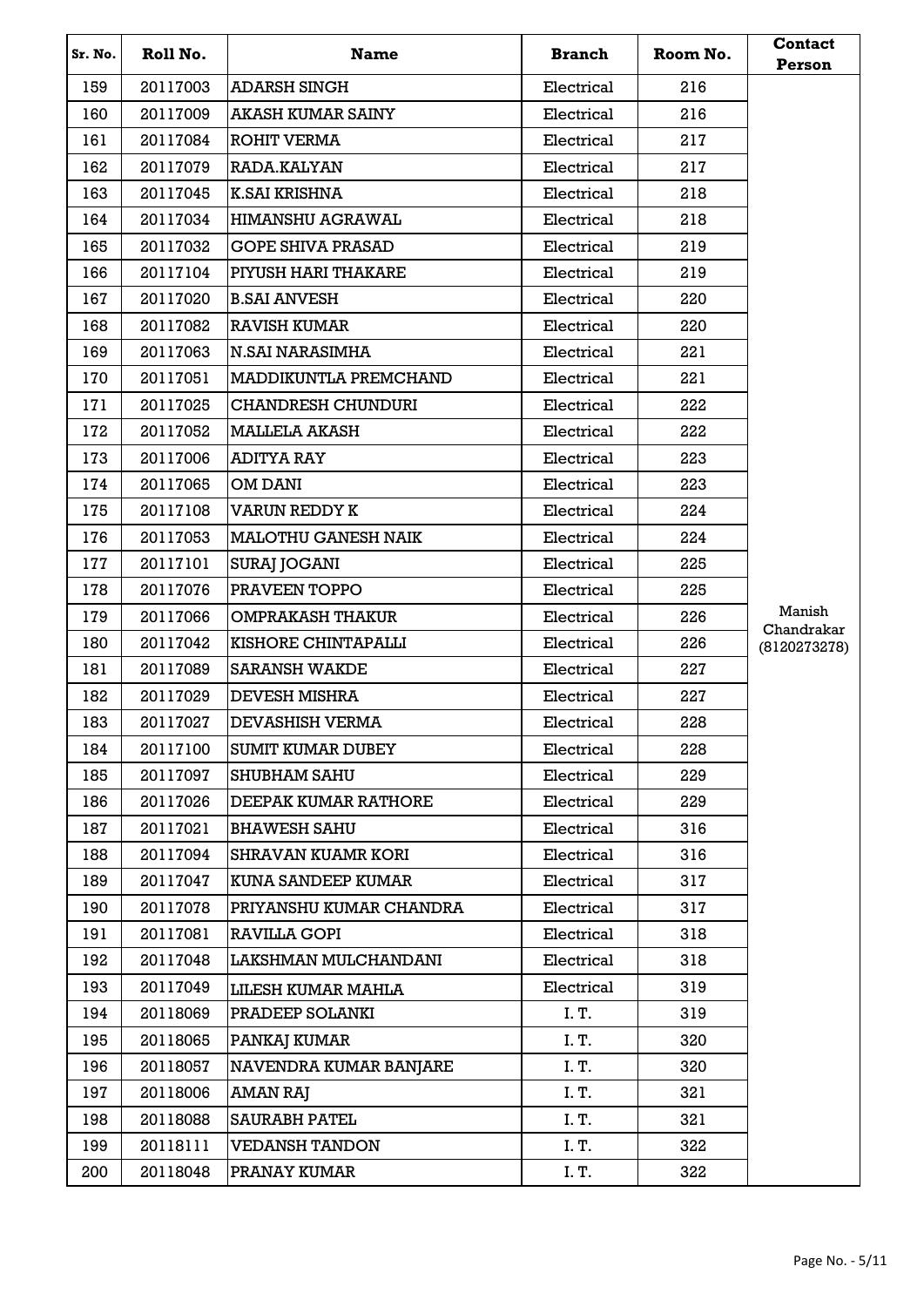| Sr. No. | Roll No. | <b>Name</b>                          | <b>Branch</b> | Room No. | Contact<br>Person      |
|---------|----------|--------------------------------------|---------------|----------|------------------------|
| 201     | 20118007 | <b>AMAN VAIDE</b>                    | I. T.         | 323      |                        |
| 202     | 20118050 | KUMARAPU HEMRAM                      | I. T.         | 323      |                        |
| 203     | 20118043 | <b>HARISHANKAR KUMAR RAM</b>         | I.T.          | 324      |                        |
| 204     | 20118089 | <b>SAURABH SINGH</b>                 | I. T.         | 324      |                        |
| 205     | 20118105 | <b>TANMAY GOYAL</b>                  | I. T.         | 325      |                        |
| 206     | 20118051 | <b>MAHENDRA KUMAR</b>                | I. T.         | 325      |                        |
| 207     | 20118070 | <b>PRATHAMESH BHOSALE</b>            | I. T.         | 326      |                        |
| 208     | 20118104 | SYDALA ANJANEYA PRATAP               | I.T.          | 326      |                        |
| 209     | 20118113 | <b>VIZAN</b>                         | I. T.         | 327      |                        |
| 210     | 20118036 | <b>DIPRAJ SONAWANE</b>               | I. T.         | 327      |                        |
| 211     | 20118112 | <b>VIKAS CHOUDHARY</b>               | I. T.         | 328      |                        |
| 212     | 20118903 | <b>PRANSHUL HATWAR</b>               | I. T.         | 328      |                        |
| 213     | 20118026 | <b>BIRRU VAMSHI</b>                  | I. T.         | 329      | Manish                 |
| 214     | 20118095 | <b>SHIVAM KUMAR</b>                  | I. T.         | 329      | Chandrakar             |
| 215     | 20118109 | UTKARSH CHAURASIA                    | I.T.          | 330      | (8120273278)           |
| 216     | 20118101 | <b>SUDEEP KUMAR BEHERA</b>           | I. T.         | 330      |                        |
| 217     | 20118038 | <b>DUDI SAI CHAITANYA REDDY</b>      | I. T.         | 331      |                        |
| 218     | 20118030 | CEEPATHI AARYA                       | I. T.         | 331      |                        |
| 219     | 20118077 | <b>RITESH BHARTIYA</b>               | I. T.         | 344      |                        |
| 220     | 20118049 | KOMMALAPATI MANI ROHITH              | I. T.         | 344      |                        |
| 221     | 20118064 | PALLA NANDA KISHORE                  | I. T.         | 345      |                        |
| 222     | 20118110 | UTKARSH VISHWAKARMA                  | I.T.          | 345      |                        |
| 223     | 20118033 | <b>DARAVATH SHEKHAR</b>              | I. T.         | 346      |                        |
| 224     | 20118032 | DAMMALAPATI. YASWANTH RAVI<br>TEJA   | I.T.          | 346      |                        |
| 225     | 20116105 | UTKARSH MAURYA                       | E & TC        | 347      |                        |
| 226     | 20116068 | <b>OMSHANKAR DUBEY</b>               | E & TC        | 347      |                        |
| 227     | 20116032 | <b>ENGILI VINEETH KUMAR</b>          | E & TC        | 310      |                        |
| 228     | 20116002 | <b>ABHAY UPADHYAY</b>                | E & TC        | 310      |                        |
| 229     | 20116099 | <b>SUJOY BANERJEE</b>                | E & TC        | 311      |                        |
| 230     | 20116050 | <b>KHAGESHWAR SINGH</b>              | E & TC        | 311      |                        |
| 231     | 20116071 | PALARAPU NIKHIK                      | E & TC        | 312      |                        |
| 232     | 20116091 | SANSKAR SUSHIL KUMAR THENGARE        | E & TC        | 312      |                        |
| 233     | 20116054 | <b>KORAGANA SURESH</b>               | E & TC        | 313      | Santosh                |
| 234     | 20116044 | <b>HITESH KERKETTA</b>               | E & TC        | 313      | Nishad<br>(9179104314) |
| 235     | 20116088 | <b>SAMEER SONWANE</b>                | E & TC        | 314      |                        |
| 236     | 20116048 | K. V. S. HARSHA VARDHAN              | E & TC        | 314      |                        |
| 237     | 20116056 | <b>KULDEEP SAHU</b>                  | E & TC        | 315      |                        |
| 238     | 20116027 | <b>DEEPAK KUMAR</b>                  | E & TC        | 315      |                        |
| 239     | 20116029 | DEVALLA UDAYA DURGA PURNA<br>ABHIRAM | E & TC        | 332      |                        |
| 240     | 20116063 | <b>MOHIT KUMAR</b>                   | E & TC        | 332      |                        |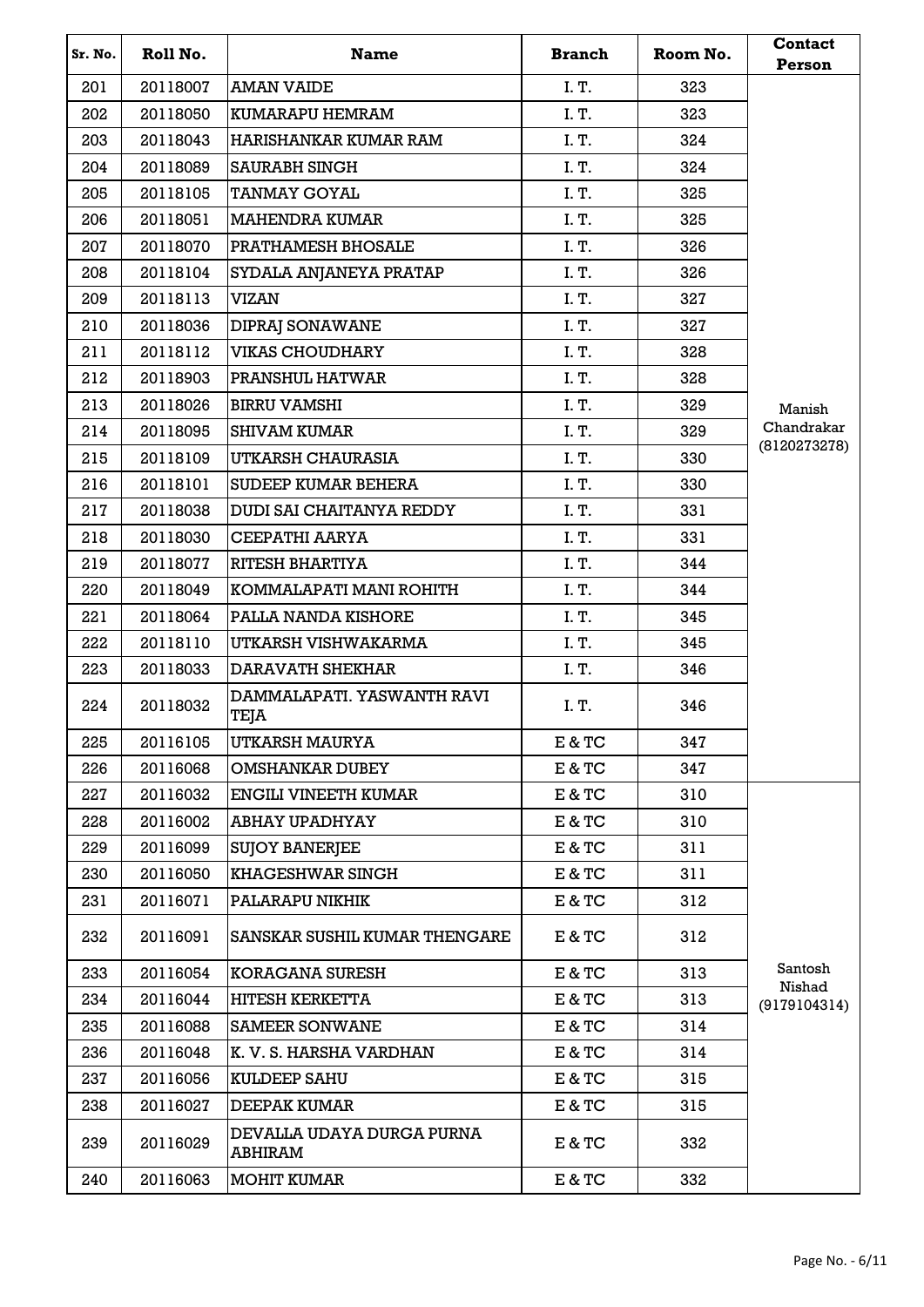| Sr. No. | Roll No. | <b>Name</b>                                                   | <b>Branch</b>                      | Room No. | <b>Contact</b><br>Person |
|---------|----------|---------------------------------------------------------------|------------------------------------|----------|--------------------------|
| 241     | 20116074 | <b>PRAMIL KESARWANI</b>                                       | E & TC                             | 333      |                          |
| 242     | 20116110 | DHARMENDRA YADAVELLY                                          | E & TC                             | 333      |                          |
| 243     | 20116081 | <b>RAHUL SINGH</b>                                            | E & TC                             | 334      |                          |
| 244     | 20116083 | <b>IRAM PRAVESH KUMAR</b>                                     | E & TC                             | 334      | Santosh                  |
| 245     | 20116017 | <b>BADAL JAISWAL</b>                                          | E & TC                             | 335      | Nishad<br>(9179104314)   |
| 246     | 20116007 | <b>ADITYA SINGH</b>                                           | E & TC                             | 335      |                          |
| 247     | 20116025 | CHODAVARAPU MANOJ KUMAR                                       | E & TC                             | 336      |                          |
| 248     | 20116107 | V. SURYAPRAKASHYADAV                                          | E & TC                             | 336      |                          |
| 249     | 20116006 | PARAMESHWAR ADE                                               | E & TC                             | 301      |                          |
| 250     | 20116042 | KEDHAR PHANINDRA SAI GURRAM                                   | E & TC                             | 301      |                          |
| 251     | 20116057 | <b>KULDEEP SAHU</b>                                           | E & TC                             | 302      |                          |
| 252     | 20116109 | <b>VIVEK SHARMA</b>                                           | E & TC                             | 302      |                          |
| 253     | 20116102 | <b>THOTA BHARGAV</b>                                          | E & TC                             | 303      |                          |
| 254     | 20116098 | SRIDHARA PHANI VAIDIK                                         | E & TC                             | 303      |                          |
| 255     | 20116106 | VARDAAN AGRAWAL                                               | E & TC                             | 304      |                          |
| 256     | 20116004 | <b>ABHISHEK KUMAR</b>                                         | E & TC                             | 304      |                          |
| 257     | 20116051 | MURALI KRISHNA KOLAGANI                                       | E & TC                             | 305      |                          |
| 258     | 20116049 | KETAN RAMBHAU PUYAD                                           | E & TC                             | 305      |                          |
| 259     | 20116040 | <b>GOPAL KATANKAR</b>                                         | E & TC                             | 306      |                          |
| 260     | 20116078 | PRERAK JHA                                                    | E & TC                             | 306      |                          |
| 261     | 20116070 | <b>PALADUGU SAGAR</b>                                         | E & TC                             | 307      |                          |
| 262     | 20116072 | PARAS LEELA                                                   | E & TC                             | 307      |                          |
| 263     | 20116018 | <b>BHUKYA GANESH</b>                                          | E & TC                             | 308      |                          |
| 264     | 20116069 | <b>P NAVEEN KUMAR</b>                                         | E & TC                             | 308      |                          |
| 265     | 20116061 | <b>MD NEHAL</b>                                               | E & TC                             | 309      | Saurabh                  |
| 266     | 20116043 | HITENDER SINGH CHANDRAKAR                                     | E & TC                             | 309      | Singh<br>(9616623600)    |
| 267     | 20116064 | <b>MUDU SURESH</b>                                            | $\mathbb E$ & $\mathbb T\mathbb C$ | 337      |                          |
| 268     | 20116012 | ANIL                                                          | E & TC                             | 337      |                          |
| 269     | 20116084 | RANGABHATLA SRITEJA                                           | E & TC                             | 338      |                          |
| 270     | 20116059 | KAUSHIK PRAHALADH                                             | E & TC                             | 338      |                          |
| 271     | 20116073 | POTTA VINAY                                                   | E & TC                             | 339      |                          |
| 272     | 20116038 | <b>GEDDAM UDAY KIRAN</b>                                      | E & TC                             | 339      |                          |
| 273     | 20116039 | <b>GENENDRA KUMAR SONI</b>                                    | E & TC                             | 340      |                          |
| 274     | 20116907 | RAPA VENKATA SAI KAUSHIK                                      | E & TC                             | 340      |                          |
| 275     | 20116015 | <b>ARYAMAN SINGH</b>                                          | E & TC                             | 341      |                          |
| 276     | 20116035 | <b>GATTEY SHANMUKHA VENKATA</b><br><b>DURGA SURYA PRAKASH</b> | E & TC                             | 341      |                          |
| 277     | 20116013 | ARJIT ARYAN                                                   | E & TC                             | 342      |                          |
| 278     | 20116052 | KOMARAVALLI RAJESH                                            | E & TC                             | 342      |                          |
| 279     | 20116016 | <b>ASHIF RAZA</b>                                             | E & TC                             | 343      |                          |
| 280     | 20116090 | <b>SAMYAK B.MESHRAM</b>                                       | E & TC                             | 343      |                          |
| 281     | 20119102 | TANISHQ JHADI                                                 | Mech.                              | 348      |                          |
| 282     | 20119010 | <b>ANURAG SINGH BAIS</b>                                      | Mech.                              | 348      |                          |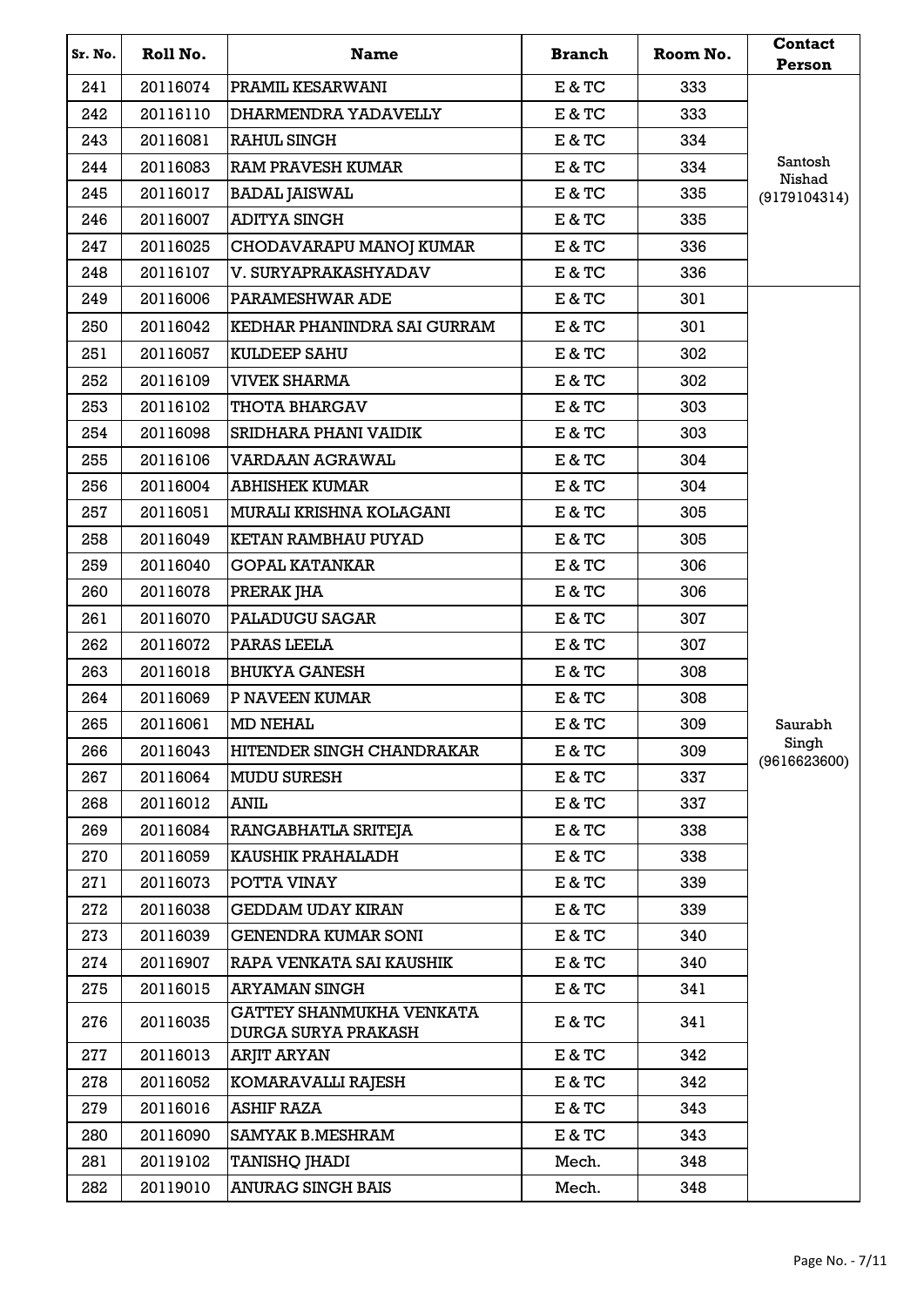| Sr. No. | Roll No. | <b>Name</b>                                | <b>Branch</b> | Room No. | Contact<br>Person |
|---------|----------|--------------------------------------------|---------------|----------|-------------------|
| 283     | 20119099 | <b>SOURABH PRATAP SINGH</b>                | Mech.         | 349      |                   |
| 284     | 20119038 | <b>JAYANT KUMAR PATEL</b>                  | Mech.         | 349      |                   |
| 285     | 20119095 | SHUBHAM KUMAR SUNDRAM                      | Mech.         | 350      |                   |
| 286     | 20119106 | <b>VICTOR BOSE</b>                         | Mech.         | 350      |                   |
| 287     | 20119024 | CHUDAMANI SAHU                             | Mech.         | 351      |                   |
| 288     | 20119041 | <b>SAURABH RAOSAHEB KAMJALGE</b>           | Mech.         | 351      |                   |
| 289     | 20119014 | <b>AYUSH BARIAR</b>                        | Mech.         | 401      |                   |
| 290     | 20119089 | SATHI BHUVANA SEKHAR REDDY                 | Mech.         | 401      |                   |
| 291     | 20119007 | <b>ANIKET DHIRHI</b>                       | Mech.         | 402      |                   |
| 292     | 20119101 | <b>SURENDRA BARETH</b>                     | Mech.         | 402      |                   |
| 293     | 20119090 | <b>SHAIK AFRID</b>                         | Mech.         | 403      |                   |
| 294     | 20119082 | SAMBANGI YAZNESWARA PRASAD                 | Mech.         | 403      |                   |
| 295     | 20119058 | <b>MRITUNJAY SINGH</b>                     | Mech.         | 404      |                   |
| 296     | 20119097 | SIDDHARTH SHANKAR MISHRA                   | Mech.         | 404      |                   |
| 297     | 20119061 | <b>NIKHIL PANDEY</b>                       | Mech.         | 405      |                   |
| 298     | 20119906 | PRAKASH CHAND VERMA                        | Mech.         | 405      |                   |
| 299     | 20119033 | <b>HARSH BHASKAR</b>                       | Mech.         | 406      |                   |
| 300     | 20119055 | <b>MALAVATH VENKATESH</b>                  | Mech.         | 406      |                   |
| 301     | 20119011 | <b>ANURAG TOPPO</b>                        | Mech.         | 407      |                   |
| 302     | 20119908 | RITWICK KUMAR MANDAL                       | Mech.         | 407      |                   |
| 303     | 20119073 | RAHUL SINGH CHAUHAN                        | Mech.         | 408      | Saurabh           |
| 304     | 20119009 | <b>ANUP BHAGAT</b>                         | Mech.         | 408      | Singh             |
| 305     | 20119021 | <b>BOLLAM VIJAYA HARSHA RAJ</b>            | Mech.         | 409      | (9616623600)      |
| 306     | 20119031 | <b>FAHEEM RAZA QURESHI</b>                 | Mech.         | 409      |                   |
| 307     | 20119003 | <b>AMAN RATHORE</b>                        | Mech.         | 437      |                   |
| 308     | 20119067 | PORANDLA SUNIL KUMAR                       | Mech.         | 437      |                   |
| 309     | 20119025 | DEIVASIGAMANI ARUNKUMAR                    | Mech.         | 438      |                   |
| 310     | 20119098 | <b>JOHNY SONTYANA</b>                      | Mech.         | 438      |                   |
| 311     | 20119037 | <b>JANNAPALLY SRINISH REDDY</b>            | Mech.         | 439      |                   |
| 312     | 20119100 | SUNKAVALLI SRI VIKRAM                      | Mech.         | 439      |                   |
| 313     | 20119022 | CHATURVEDULA VLSS SATHVIK                  | Mech.         | 440      |                   |
| 314     | 20119019 | <b>BHUKYA MOHAN</b>                        | Mech.         | 440      |                   |
| 315     | 20119026 | <b>DEVARAKONDA SASIDHAR</b>                | Mech.         | 441      |                   |
| 316     | 20119030 | EARLI SAMPATH SAI SRINIVAS                 | Mech.         | 441      |                   |
| 317     | 20119008 | <b>ANIMESH KUMAR</b>                       | Mech.         | 442      |                   |
| 318     | 20119047 | PRATHAM RAJESH KHAPARDE                    | Mech.         | 442      |                   |
| 319     | 20119045 | KAVIKONDALA SAISIDDHARTH<br><b>CHANDRA</b> | Mech.         | 443      |                   |
| 320     | 20119103 | <b>UDAY KIRAN</b>                          | Mech.         | 443      |                   |
| 321     | 20119112 | YUVRAJ SINGH CHAUHAN                       | Mech.         | 448      |                   |
| 322     | 20119048 | DAIVIK KAUSHIK KHONA                       | Mech.         | 448      |                   |
| 323     | 20119049 | AMEY RAVINDRA KHORGADE                     | Mech.         | 449      |                   |
| 324     | 20119039 | <b>JEEVAN KISHORE NEYYALA</b>              | Mech.         | 450      |                   |
| 325     | 20119017 | <b>BANAVATH SUSHEEL KUMAR</b>              | Mech.         | 450      |                   |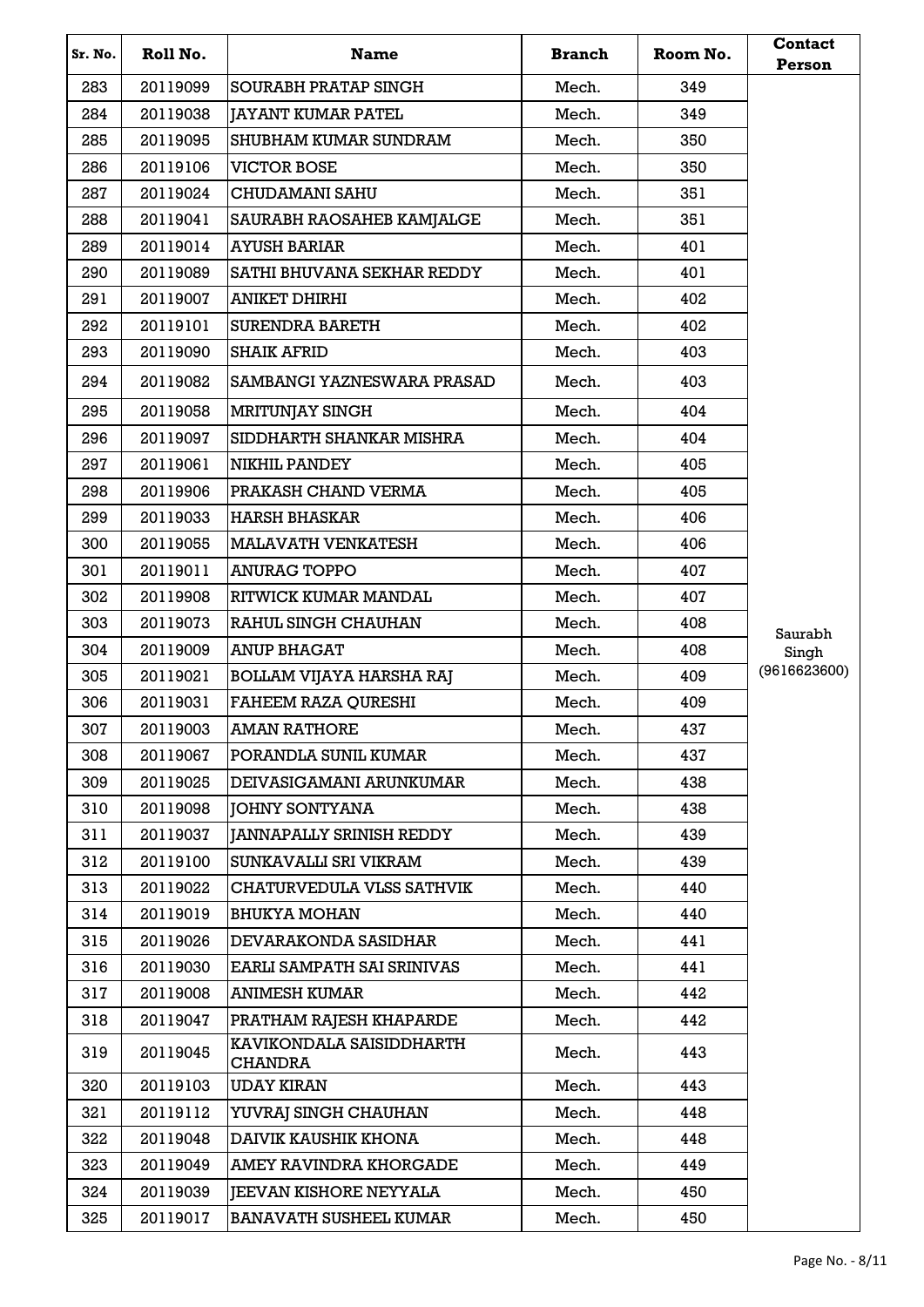| Sr. No. | Roll No. | <b>Name</b>                  | <b>Branch</b> | Room No. | <b>Contact</b><br>Person |
|---------|----------|------------------------------|---------------|----------|--------------------------|
| 326     | 20119086 | <b>SANSKAR SUHANE</b>        | Mech.         | 451      | Saurabh                  |
| 327     | 20119094 | <b>SHREEYANSH SHARMA</b>     | Mech.         | 451      | Singh<br>(9616623600)    |
| 328     | 20119054 | <b>MAHESH GOYAL</b>          | Mech.         | 410      |                          |
| 329     | 20119902 | ADITYA KUMAR MISHRA          | Mech.         | 410      |                          |
| 330     | 20119904 | <b>AKHILESH KR MISHRA</b>    | Mech.         | 411      |                          |
| 331     | 20119104 | <b>UMANG TAUNK</b>           | Mech.         | 411      |                          |
| 332     | 20119032 | <b>H ANSHUL</b>              | Mech.         | 412      |                          |
| 333     | 20119901 | <b>ADITYAD</b>               | Mech.         | 412      |                          |
| 334     | 20119096 | SHUBHAM VISHWAKARMA          | Mech.         | 413      | Santosh                  |
| 335     | 20119044 | <b>KAUSHIK PUJARI</b>        | Mech.         | 413      | Nishad                   |
| 336     | 20119074 | <b>RAHUL YADAV</b>           | Mech.         | 414      | (9179104314)             |
| 337     | 20120103 | <b>VALLEPU PRABHU DAS</b>    | Meta.         | 414      |                          |
| 338     | 20120034 | HARSH RANJAN SINHA           | Meta.         | 415      |                          |
| 339     | 20120045 | KUNAL CHAKRAWARTI            | Meta.         | 415      |                          |
| 340     | 20120037 | <b>JATOTHU BHARATH NAIK</b>  | Meta.         | 431      |                          |
| 341     | 20120088 | <b>SAPAVATH KOTESH</b>       | Meta.         | 431      |                          |
| 342     | 20120050 | <b>MALOTH RAJENDER</b>       | Meta.         | 432      |                          |
| 343     | 20120098 | <b>TAMMINENI SANDEEP</b>     | Meta.         | 432      |                          |
| 344     | 20120101 | VAIBHAV KUMAR JANGID         | Meta.         | 433      |                          |
| 345     | 20120107 | <b>VIRAT SINGH</b>           | Meta.         | 433      |                          |
| 346     | 20120023 | <b>BEGARI PAVAN KALYAN</b>   | Meta.         | 434      |                          |
| 347     | 20120067 | PRABHAKAR RAJ                | Meta.         | 434      |                          |
| 348     | 20120095 | <b>SUMIT KUMAR</b>           | Meta.         | 435      |                          |
| 349     | 20120030 | <b>DURGESH SINGH RATHORE</b> | Meta.         | 435      |                          |
| 350     | 20120097 | <b>TALARI JASWANTH</b>       | Meta.         | 436      | Saurabh                  |
| 351     | 20120015 | <b>ANKAM RAVI VARMA</b>      | Meta.         | 436      | Singh<br>(9616623600)    |
| 352     | 20120022 | <b>BANDA SAI VINAY KUMAR</b> | Meta.         | 444      |                          |
| 353     | 20120001 | <b>ABHAY SINGH</b>           | Meta.         | 444      |                          |
| 354     | 20120029 | DEVENDRA KUMAR SINGH         | Meta.         | 445      |                          |
| 355     | 20120041 | KHAGESWAR RAO YARAPATHINI    | Meta.         | 445      |                          |
| 356     | 20120028 | DEPENDU BHATTACHARYA         | Meta.         | 446      |                          |
| 357     | 20120036 | <b>HIMANSHU KUMAR</b>        | Meta.         | 446      |                          |
| 358     | 20120096 | <b>SURYA DEV SINGH</b>       | Meta.         | 447      |                          |
| 359     | 20120907 | <b>JITESH MURARKA</b>        | Meta.         | 447      |                          |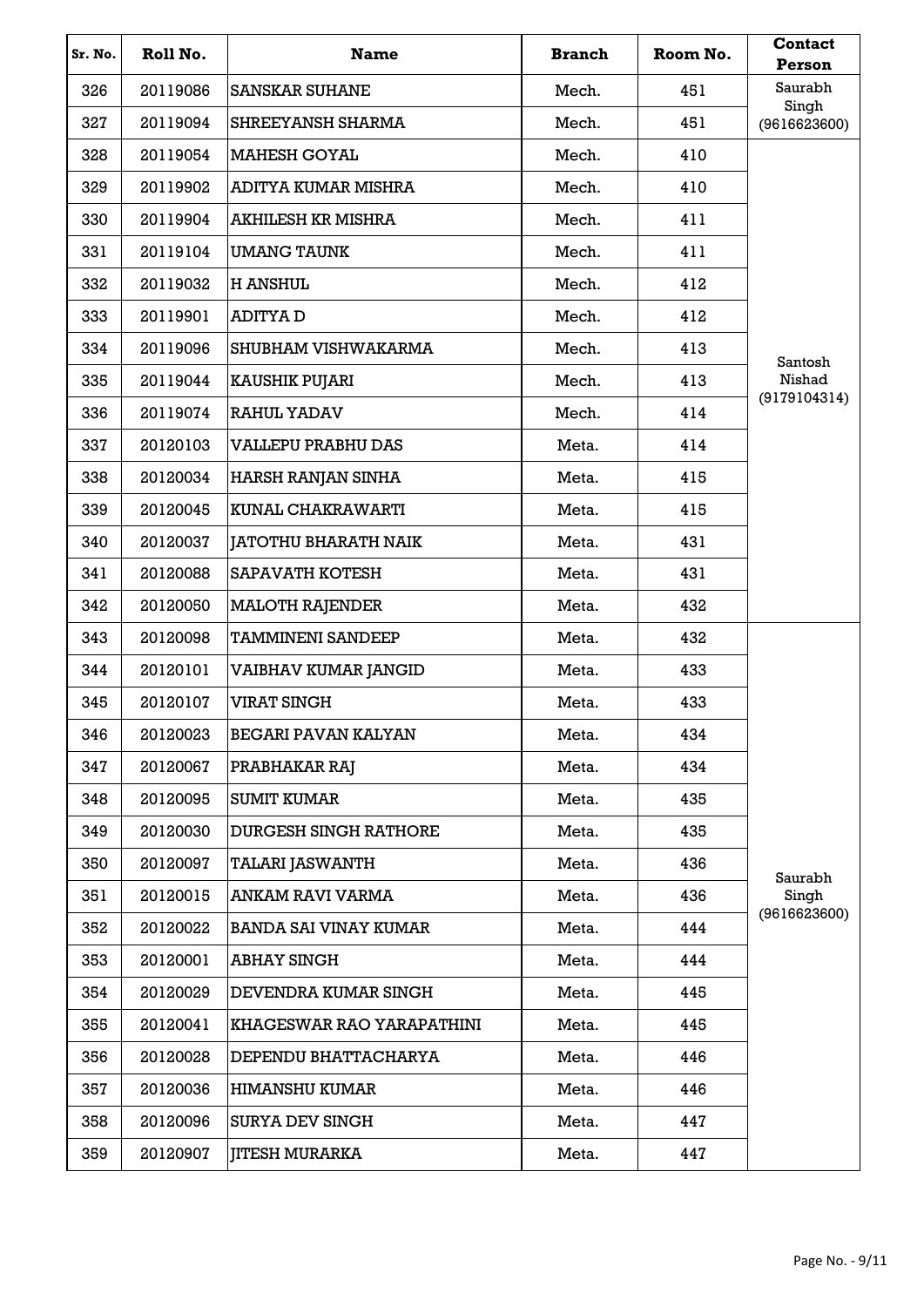| Sr. No. | Roll No. | <b>Name</b>                                      | <b>Branch</b> | Room No. | <b>Contact</b><br>Person |
|---------|----------|--------------------------------------------------|---------------|----------|--------------------------|
| 360     | 20120094 | <b>SOURABH NETAM</b>                             | Meta.         | 416      |                          |
| 361     | 20120006 | ADARSH SHARMA                                    | Meta.         | 416      |                          |
| 362     | 20120008 | <b>AKSHAT BEDEKAR</b>                            | Meta.         | 417      |                          |
| 363     | 20120092 | SIDDHANT KAUSHIK                                 | Meta.         | 417      |                          |
| 364     | 20120908 | <b>MD AMAAN</b>                                  | Meta.         | 418      |                          |
| 365     | 20120012 | <b>AMAN SAHU</b>                                 | Meta.         | 418      |                          |
| 366     | 20120046 | <b>KUNAL VERMA</b>                               | Meta.         | 419      |                          |
| 367     | 20120064 | PEDDI SRUJEETH GUPTHA                            | Meta.         | 419      |                          |
| 368     | 20120098 | <b>TAMMINENI SANDEEP</b>                         | Meta.         | 420      |                          |
| 369     | 20120053 | MOHAMMAD NAWAZ MOHAMMAD<br><b>SADIQUE SHAIKH</b> | Meta.         | 420      |                          |
| 370     | 20121061 | PRADEEP CHANDRAVANSHI                            | Mining        | 421      |                          |
| 371     | 20121079 | <b>SHIKHAR NAGLE</b>                             | Mining        | 421      |                          |
| 372     | 20121019 | AYUSH MISHRA                                     | Mining        | 422      |                          |
| 373     | 20121037 | <b>JAGDISH SINGH</b>                             | Mining        | 422      | Manish                   |
| 374     | 20121076 | <b>SAURABH KUMAR RAI</b>                         | Mining        | 423      | Chandrakar               |
| 375     | 20121015 | ATUL KUMAR                                       | Mining        | 423      | (8120273278)             |
| 376     | 20121026 | <b>DEEPAK RATHORE</b>                            | Mining        | 424      |                          |
| 377     | 20121093 | YOGENDRA KUMAR PATEL                             | Mining        | 424      |                          |
| 378     | 20121901 | <b>KULDEEP KUMAR</b>                             | Mining        | 425      |                          |
| 379     | 20121023 | <b>DAKSHESH AAMRIT</b>                           | Mining        | 425      |                          |
| 380     | 20121089 | VIJAY KUMAR SARTHI                               | Mining        | 426      |                          |
| 381     | 20121021 | <b>BIDARI MAHESH BABU</b>                        | Mining        | 426      |                          |
| 382     | 20121080 | SITESH CHANDRAVANSHI                             | Mining        | 427      |                          |
| 383     | 20121078 | <b>SHARAD TIWARI</b>                             | Mining        | 427      |                          |
| 384     | 20121039 | <b>JATIN GAUTAM</b>                              | Mining        | 428      |                          |
| 385     | 20121063 | PRIYANK JANGID                                   | Mining        | 428      |                          |
| 386     | 20121013 | <b>ASHUTOSH PANDEY</b>                           | Mining        | 429      |                          |
| 387     | 20121902 | <b>MD DAULAT KHAN</b>                            | Mining        | 429      |                          |
| 388     | 20121903 | OM PRAKASH JAISWAL                               | Mining        | 430      |                          |